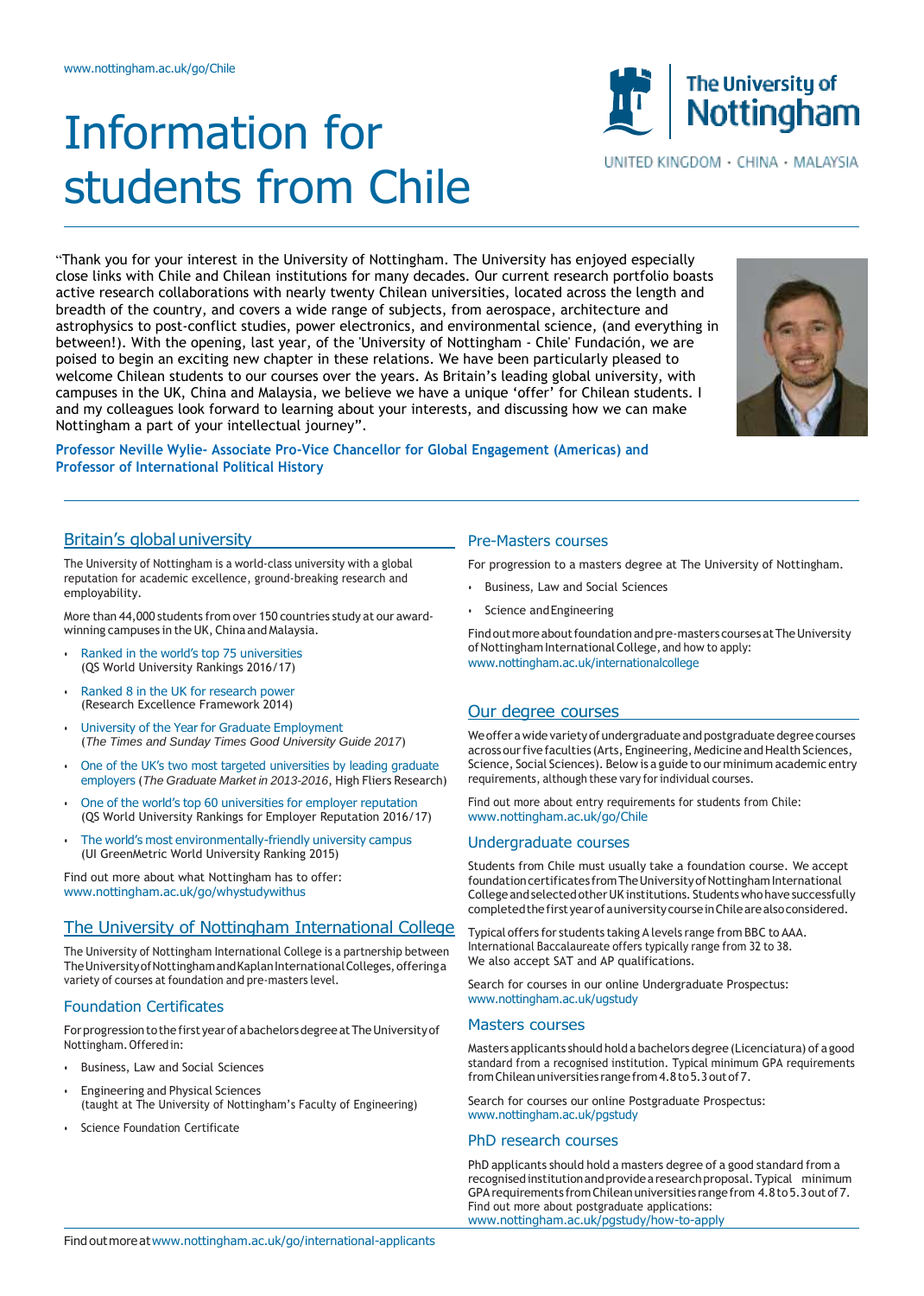# Scholarships and funding

We are proud of our partnership with **[CONICYT](file:///C:/Users/brzep2/Desktop/CONICYT)** who provide scholarships for postgraduate studies (masters and PhD) for students from Chile. You can also visit our website via the following link for further information on requirements and how to apply:

[http://www.nottingham.ac.uk/studywithus/international](http://www.nottingham.ac.uk/studywithus/international-applicants/scholarships-fees-and-finance/scholarships/scholarshipdetails/conicyt-chile.aspx)[applicants/scholarships-fees-and](http://www.nottingham.ac.uk/studywithus/international-applicants/scholarships-fees-and-finance/scholarships/scholarshipdetails/conicyt-chile.aspx)[finance/scholarships/scholarshipdetails/conicyt-chile.aspx](http://www.nottingham.ac.uk/studywithus/international-applicants/scholarships-fees-and-finance/scholarships/scholarshipdetails/conicyt-chile.aspx)

"I am Daniela Méndez, a PhD Candidate in the School of Law at the University of Nottingham. The experience of studying in this University has been incredible, not only from an academic perspective, but also from a personal one. I am not only researching in one of the top universities in the UK, but I am also having the chance to share with a diverse group of people, from all around the world. This experience has enriched me as a professional and as a human being, in a way that I would never imagined.

The opportunity of doing my LLM and PhD at the University of Nottingham came to me thanks to the support of CONICYT (the Chilean National Commission of Science and Technology), which has funded my studies. My idea is to return this support when I come back to Chile, sharing my experience and implementing ideas that I have learnt during my stay here. I also hope that the project we created with a group of other Chileans students, the Chilean Society of the University of Nottingham, keeps running after I finish, to give support to the Chilean students and their families in which I am sure it would be a unique experience in Nottingham."

In addition, the University of Nottingham offers an extensive range of scholarships for international students, including our Latin America Masters Scholarship of£5,000towards tuitionfees foroutstanding masters students fromLatin American countries.

\_\_\_\_\_\_\_\_\_\_\_\_\_\_\_\_\_\_\_\_\_\_\_\_\_\_\_\_\_\_\_\_\_\_\_\_\_\_\_\_\_\_\_\_

Applicants must receive an offer of study before applying for our scholarships,andshouldalsocheckforfundingavailablefromour schools and departments and from external organisations.

For full details of our international scholarships see: [www.nottingham.ac.uk/go/international-scholarships](http://www.nottingham.ac.uk/go/international-scholarships)

# The Chilean Society- University of Nottingham-

# "¡Todos están bienvenidos!"



Daniela Méndez (pictured) is currently carrying out her research at the University of Nottingham and received a scholarship from CONICYT



#### Chevening Scholarships

Chevening Scholarships are the UK government's global masters scholarship programme for potential future leaders. Nottingham is a popular destination for Chevening Scholars. Chevening application open in August for studies in the following year. [www.nottingham.ac.uk/go/chevening](http://www.nottingham.ac.uk/go/chevening)

"The Chilean Society was established in November 2016 with the support of more than 25 students (most of them Chileans, but some of them from other countries too).

Its aim is to provide support for Chilean students who come to study at the University of Nottingham and to provide a meeting point for all students who might be interested in Chilean and Latin American culture in general. To accomplish this aim, we will organize several social and academic events, such as research showcase, Chilean film series and welcoming events for new students and their families.

We think that creating this society is important because Chilean students are one of the biggest communities of Latin-American students in the University. Most of them are postgraduate students who bring their families along with them. We already have an informal network of support for each other which is really active, but we think that the Chilean society will help us to ensure this network will be sustainable over time.

Daniela Mendez, PhD Law student, co-founder of the Chilean Society-University of Nottingham